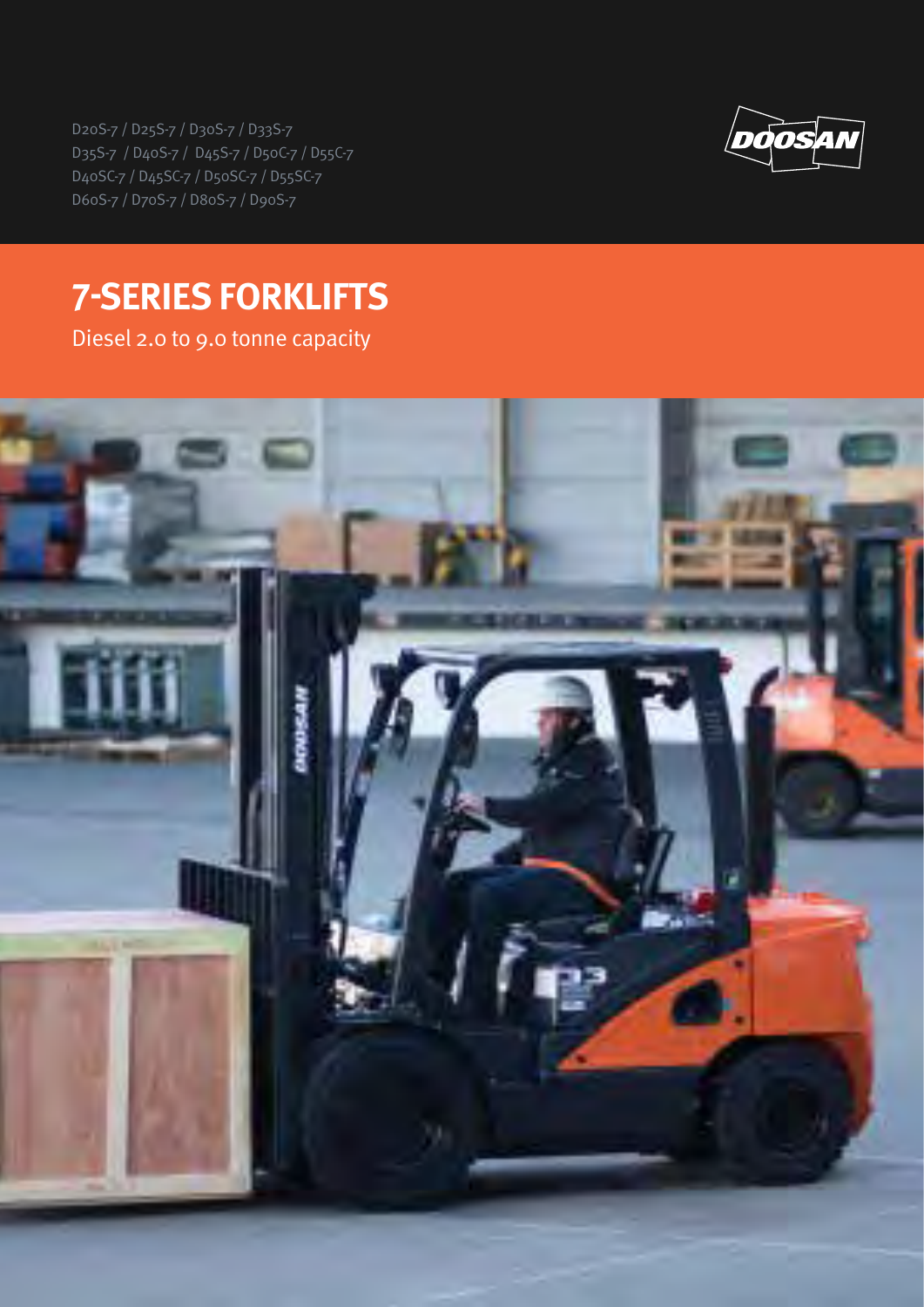### **Leading the way**

The new world class Doosan 7-Series forklifts continue to follow the core Doosan tradition of delivering simple, powerful performance, whilst most of all, delivering the best possible value for our customers.

Higher lifting and travel speed " enables me to reach optimal efficiency in my job. "

### PRODUCTIVITY

- Efficient performance
- Excellent visibility
- Reliable operation



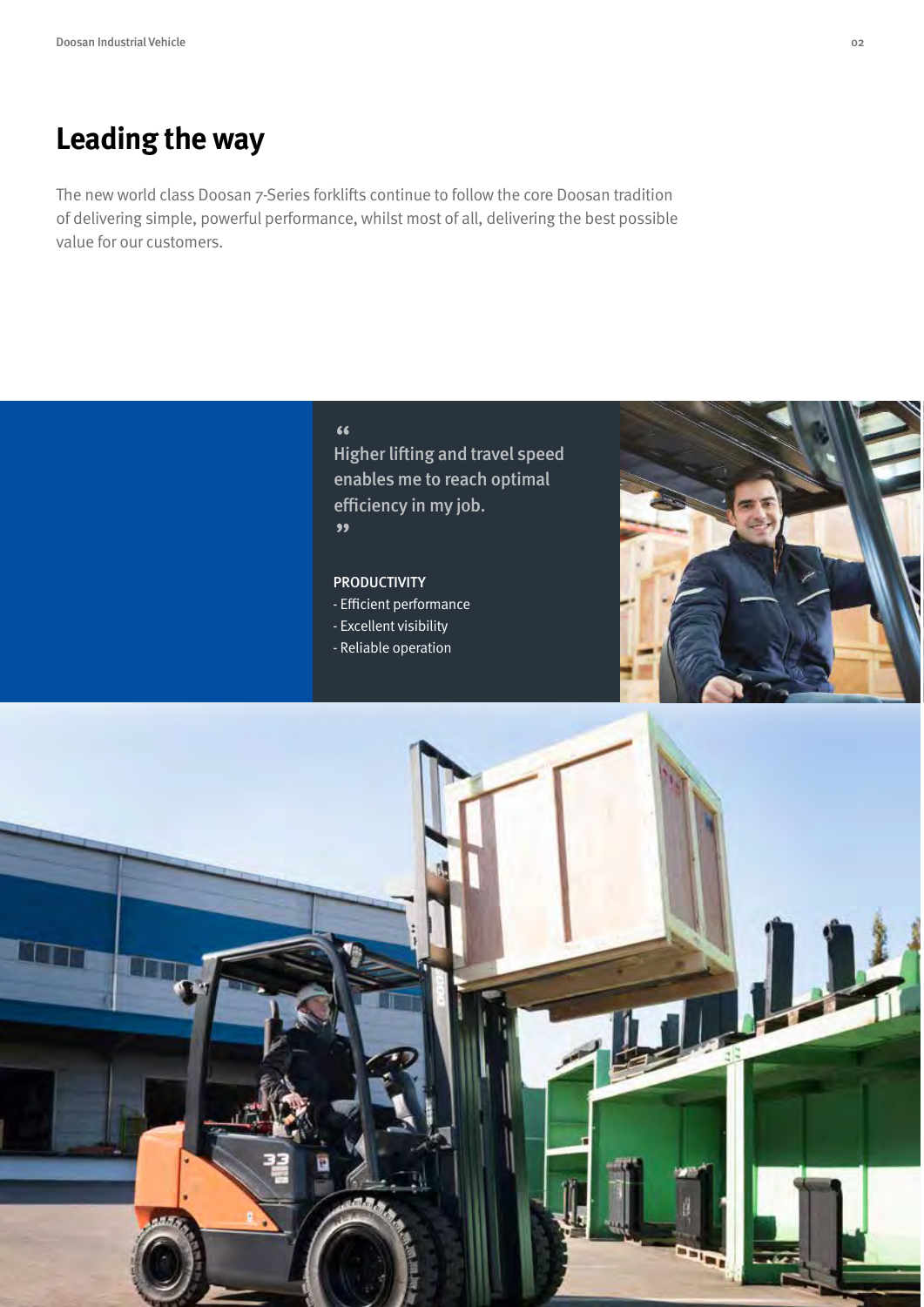The specially designed ergonomic operator compartment keeps the operator in complete control at all times, improving productivity and reducing stress and fatigue.

The 7-Series offers improved visibility and the latest design in ergonomic hydraulic controls. Thanks to an improved durable design and additional stability features, Doosan's new 7-Series trucks exceed the highest demands for a

### safe operation.

Extended maintenance intervals and advanced technology components reduce the overall maintenance cost. The state of the art engine provides an unbeatable combination of power, performance and reliability. Each parameter is fully adjustable to match every individual requirement perfectly, providing maximum control and accuracy for every function.



The robustness of the " Doosan truck ensures that even the toughest of jobs gets done ''

### SAFETY AND ERGONOMICS

- Operator Sensing System (OSS)

- Spacious Operator Compartment

- Easy to read Instrument Panel



The Doosan service support " network has never let me down "

### **SERVICEABILITY**

- Doosan service network coverage
- Quick service response
- Easy to fix design



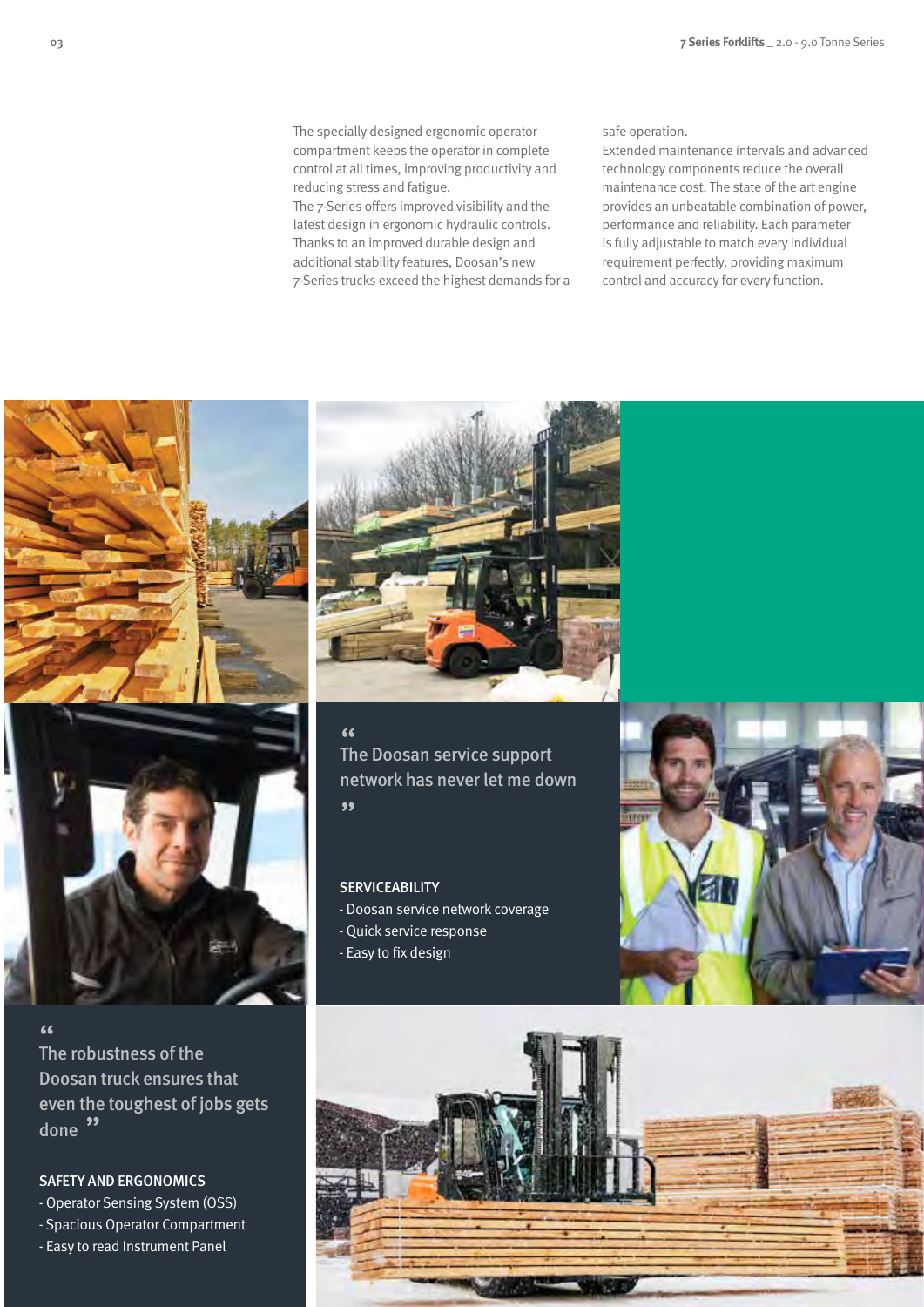# **7-Series Diesel Forklifts**

The Doosan IC Engine counterbalance forklifts provide great power, excellent performance, enhanced safety, driver comfort, outstanding serviceability and reliability.

### MAXIMUM PRODUCTIVITY

High visibility design Reliable operation Doosan multi-engine performance mapping system Market proven hydraulic system Oil cooled disc brakes

### ENHANCED SAFETY & EXCELLENT RELIABILITY

Direction lever Mast lowering interlock Emergency switch Rear grab handle with horn (optional) Operator Sensing System



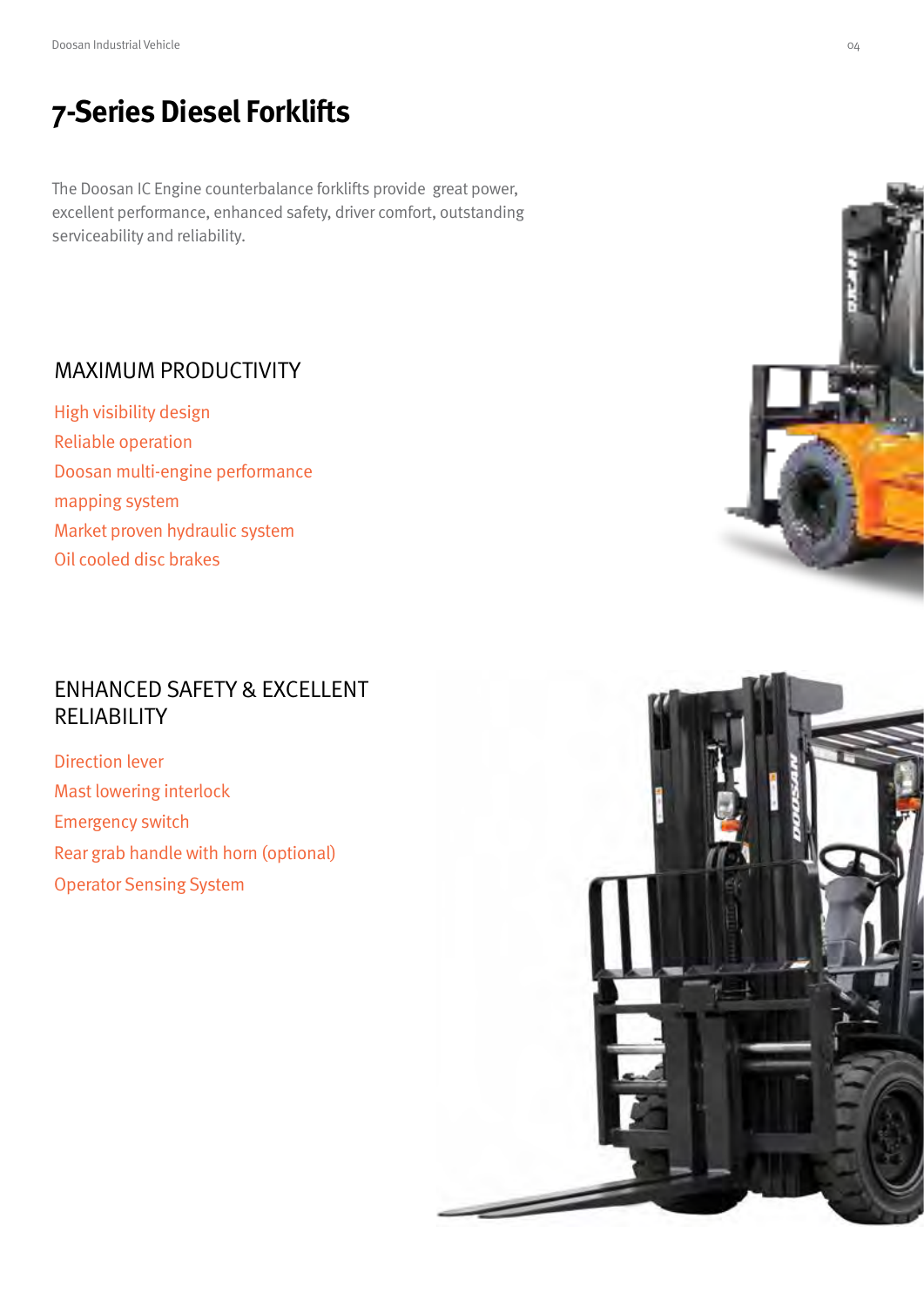

### OPTIMAL ERGONOMICS

Integrated instrument panel Adjustable steering column Adjustable seat

### GREAT SERVICEABILITY

Worldwide service network Doosan genuine parts Easy to access service components Wide hood open range

### EXCELLENT RELIABILITY

Reliable operation ODB - Oil cooled disc brakes

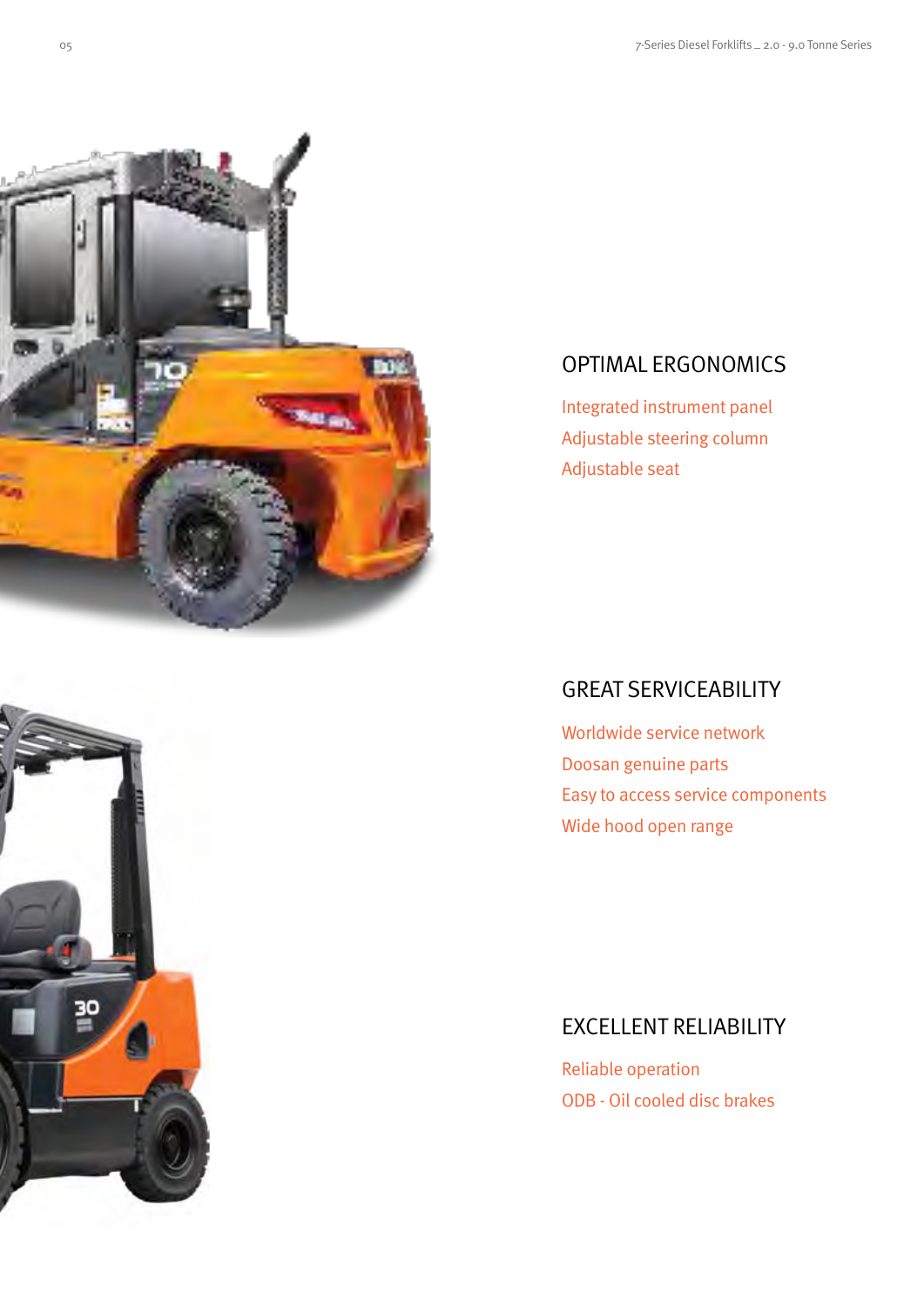# "Boost your productivity with Doosan "

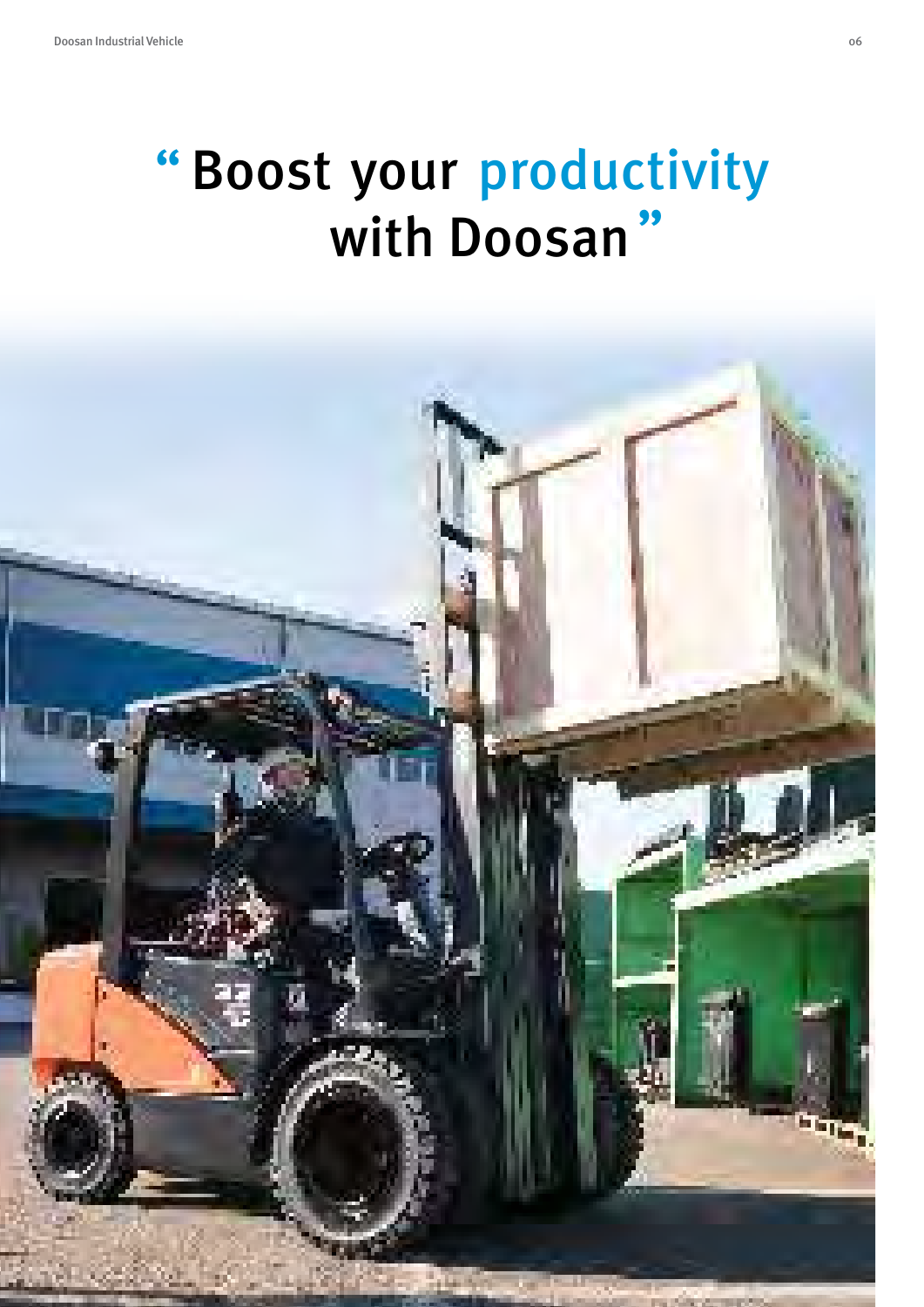## **Maximum Productivity**



#### **Doosan G2 Diesel Engine**

The Doosan G2 Engine meets and exceeds all Euro Stage IIIB (55 kW) and IV (74 kW) emission regulations without a Diesel Particular Filter (DPF). A Diesel Oxidation Catalyst (DOC) and Selective Catalytic Reduction (SCR) is required for the 74 kW engine. Additional maintenance such as Regeneration or Ash cleaning is not required.

### **Well proven and reliable Doosan G2 engines and components**

The powerful Doosan engine and components provides high-end torque at low engine rpm and reduced fuel consumption. The Doosan turbo charged engine delivers great performance and reliability.



### **Excellent visibility**

The precisely designed overhead guard profile with angled roof bars provides a clear upward view ensuring ultimate strength and safety. The excellent visibility enables you to work faster and more efficient.

### **Well-tested load-sensing hydraulic system**

All Doosan G2 models are equipped with a proven load-sensing hydraulic system which provides increased fuel efficiency and better overall performance.

### **After Treatment system**

ULPC (Ultra Low Particulate Matter Combustion): Doosan's own system which optimizes combustion characteristics.

 > Optimizing piston bowl, injector and cylinder head swirl to use air as much as possible for reducing Particulate Matter.

### **Doosan multi-engine performance mapping system**

Doosan offers 2 performance engine maps, which gives you the choice between standard mode and Eco mode. Eco mode limits the engine performance but can reduce the fuel consumption by approximately 5%.

### **ODB (Oil cooled Disk Brakes)**

There are 3 to 5 double sided discs per wheel. Discs are submerged in oil, keeping them cool and limiting wear. The Doosan ODB system is completely enclosed and sealed from outside contaminants protecting the inner workings of the brake system from dirt, water, shrink wrap and broken pallets. Oil cooled disc brakes have a 5 times longer service interval than conventional shoe brakes, and are virtually maintenance free.



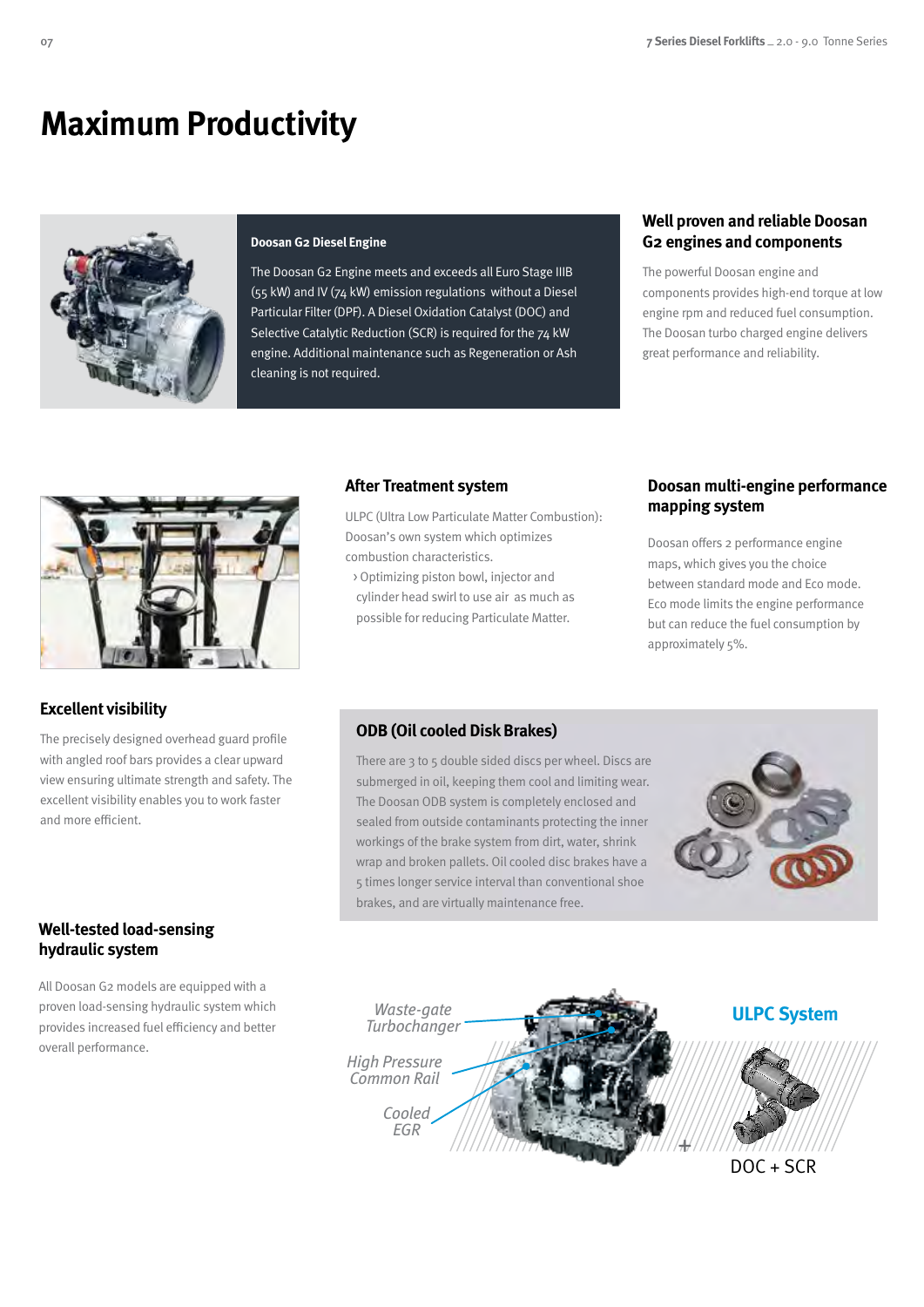# **Safety features & Excellent reliability**

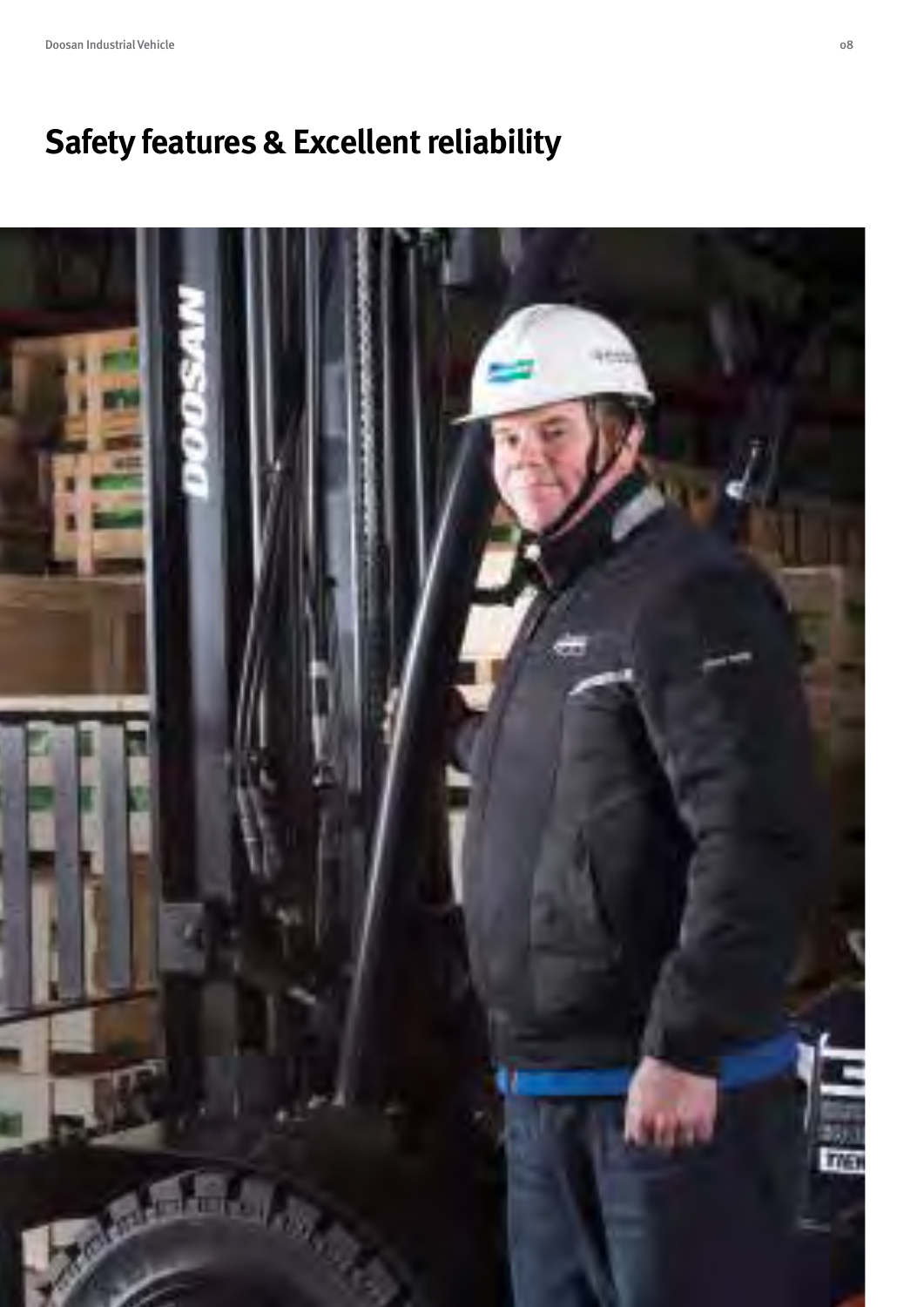# Doosan takes safety to the next level" "

### Safety



**Easy Entry Grab Bar and Anti Slip Step Plate** 

The big anti-slip step plate makes it easy and safe to mount and dismount the truck, even in extreme weather conditions.



**Large panoramic mirror (optional)**

Provides the operator with a clear view of the rear working area, improving working safely & efficiency.



**LED lights (optional)**

Brighter and longer lasting than traditional sealed beams or halogen lights.



### **Operator Sensing System (OSS)**

Whenever the operator leaves the seat, the truck travel and mast lifting functions will stop. This systems avoids any unintended forklift movements when the operator is not seated.



### **Locking type gas spring for hood**

The locking function improves the operator's safety and convenience. Thanks to this locking function there is no risk of involuntary closing the hood during periodic checks.

## Reliability



**Multi Engine Map : Standard Mode / Eco Mode**

Doosan offers 2 performance engine maps, which gives you the choice between standard mode and Eco mode.



**Improvement for Pedal System**

The linkage type pedal makes the inching very reliable and the renewed design with anti-slip pedal improves the operator's comfort.



**Dual Element Air Cleaner**

The increased capacity of the Dual Element Air Filters makes the new 7-series more durable. The integrated MAF sensor (Mass Air Flow) provides exact monitoring.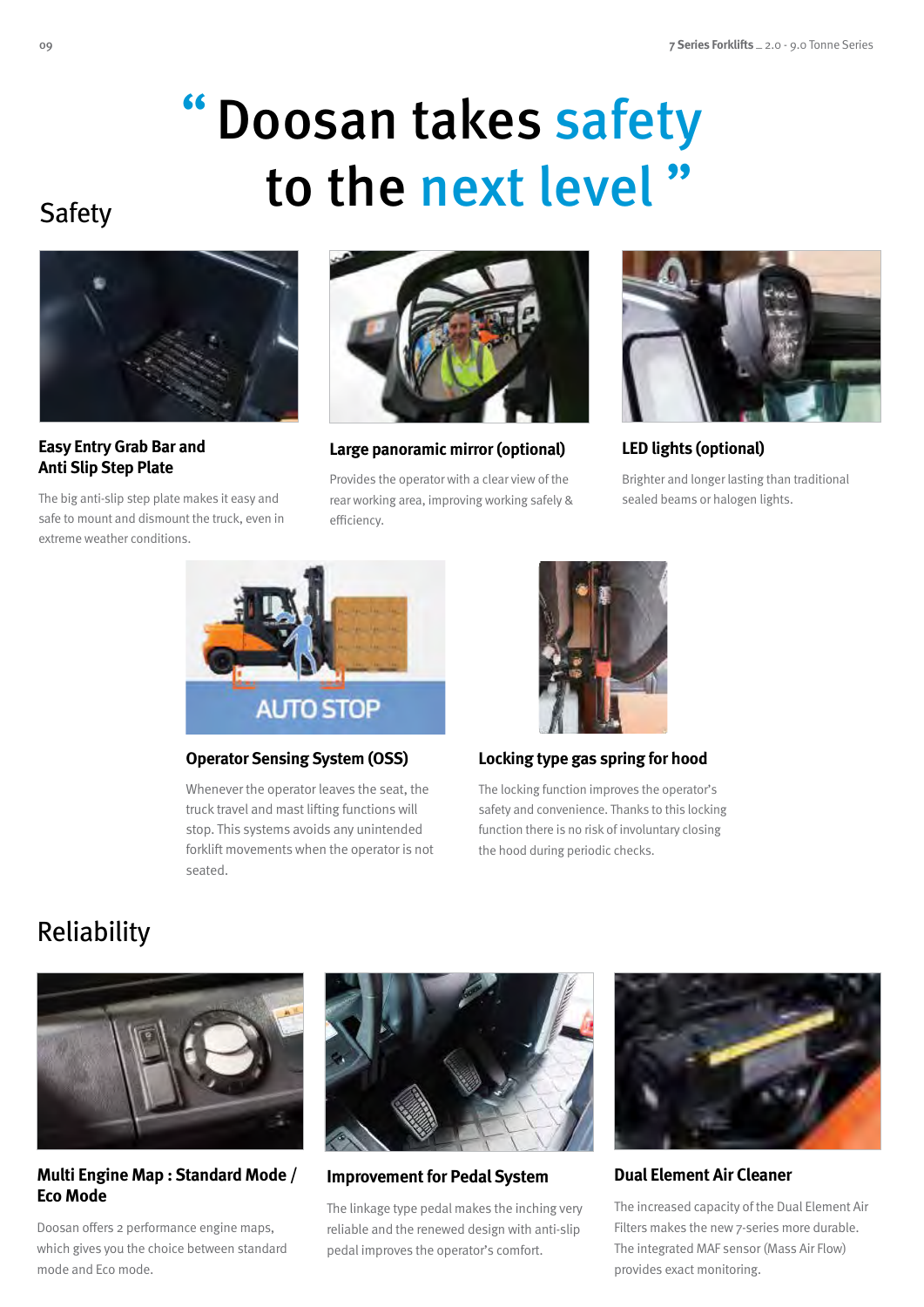# **Optimal ergonomics**

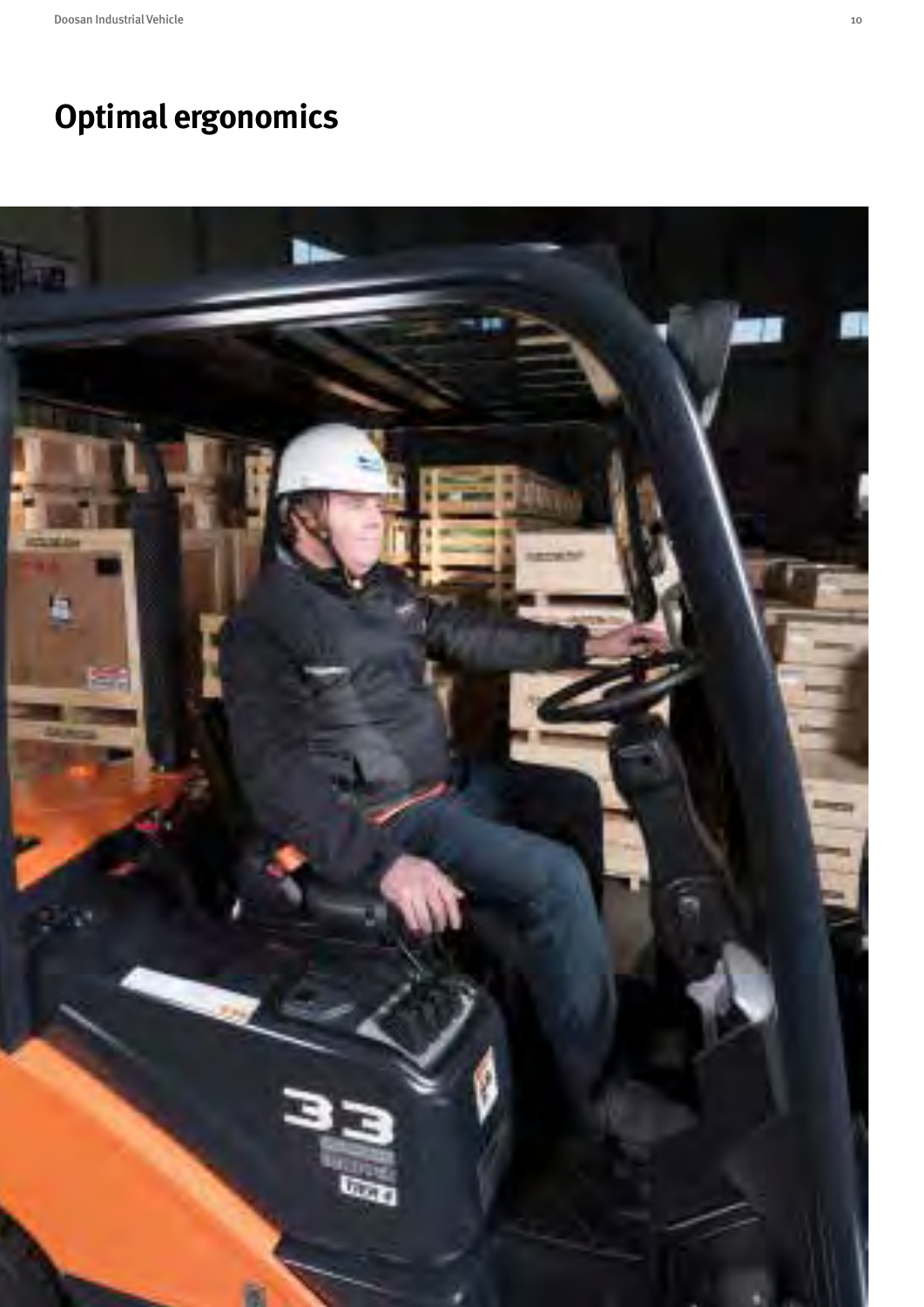

**Easy to Read Display**

All indicators are integrated. The speed meter keeps the operator informed about all the vehicle conditions quick and easy.



### **Instrument Panel (only for 74kW Diesel engine)**

The centralized and easy-to-read instrument panel with LED back lights maximizes operator's efficiency.



### **Adjustable seat (optional)**

Designed with a low-profile mechanical suspension that significantly reduces vibrations, the fully adjustable suspension seat helps to accommodate every individual preference.



**Optimised Components Location**

All components such as the seat, instrument panel, switches, levers and pedals are ergonomically designed and located to provide operators with great comfort.



**Adjustable steering column**

The operator can change the stepless adjustable column to the best position that provides optimal convenience and comfort.



**Full Cabin (Optional)**

The Doosan cabin provides not only great comfort to the operator, but also higher productivity with ergonomically designed features.

" Infinite adjustability, optimized controllability and exceptional reliability makes the new Doosan 7-Series, the operator's first choice. **"**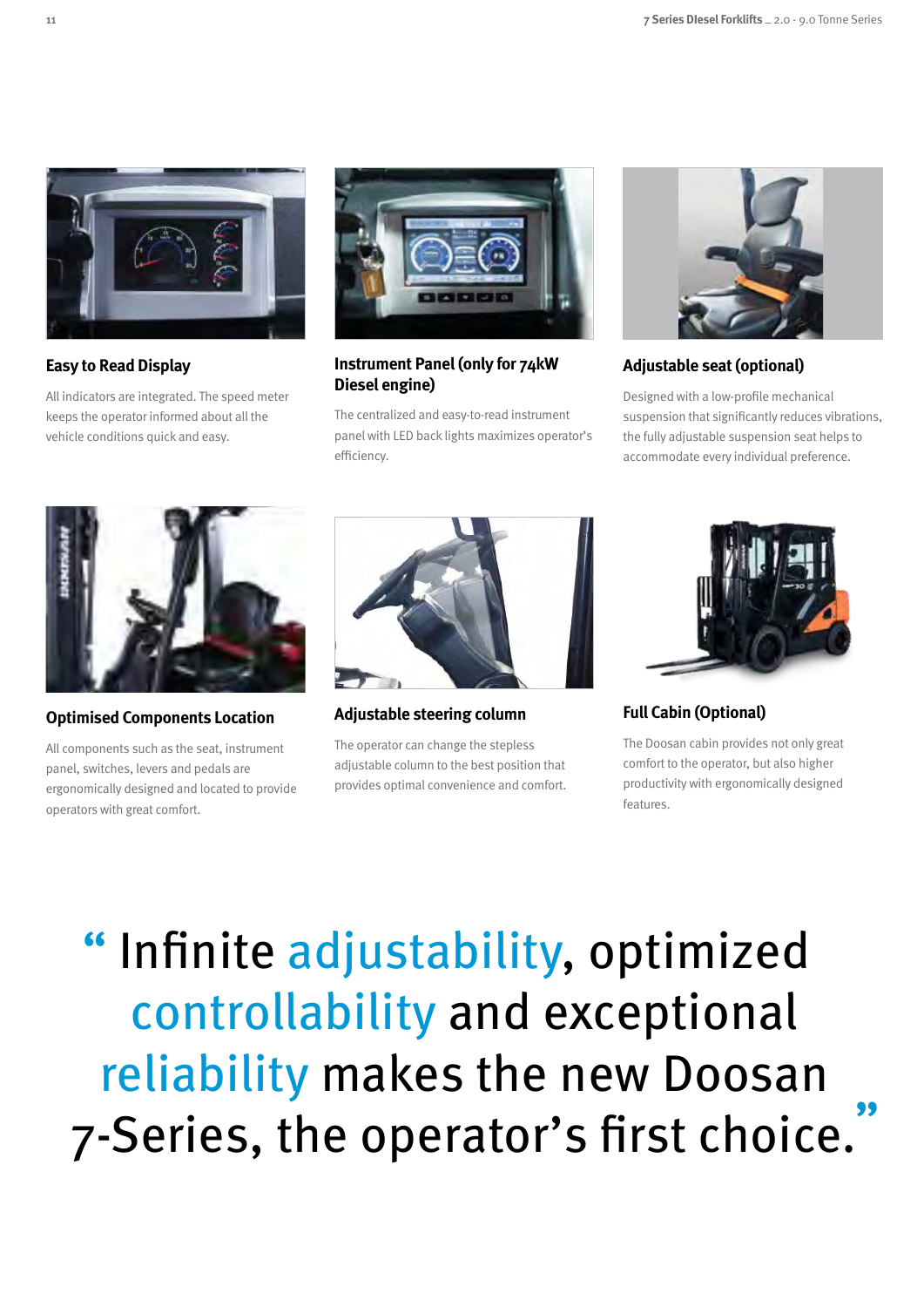# **Great serviceability**

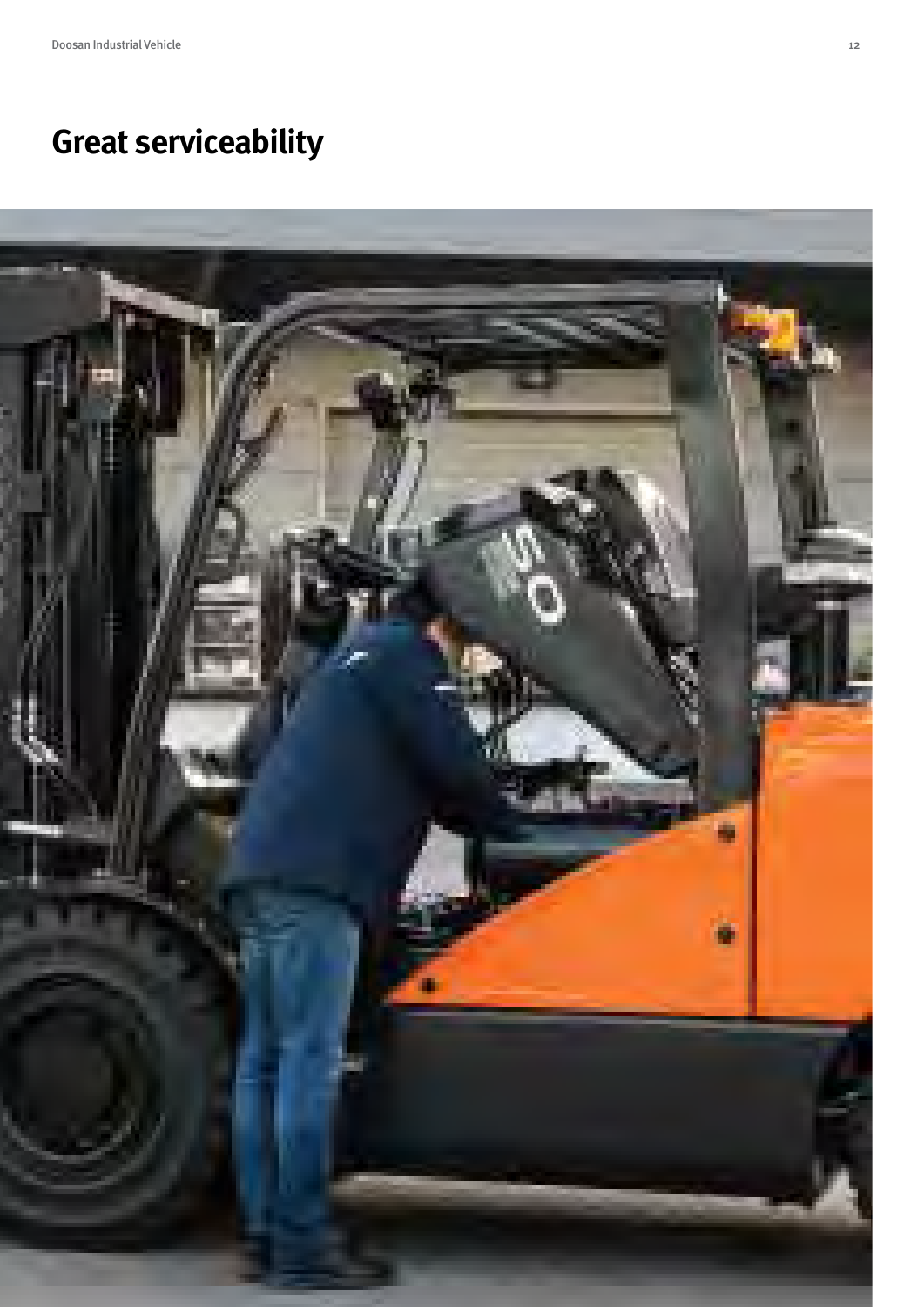



### **Doosan Genuine Parts**

The parts warehouse supplies high quality Doosan parts to your local dealer.





### **Easy to access**

- Integrated electrical components
- Wide hood opening range for the best accessibility
- Tool-less removable floor plate
- Easy to access internal components



### **Easy to Service**

- Optimised location for battery, air cleaner, filters and dipstick gauges
- Integration of fuses and relays



### **G2 Scan**

The G2 Scan makes it possible to gather information about the forklift's engine. The various applications can be loaded on one laptop.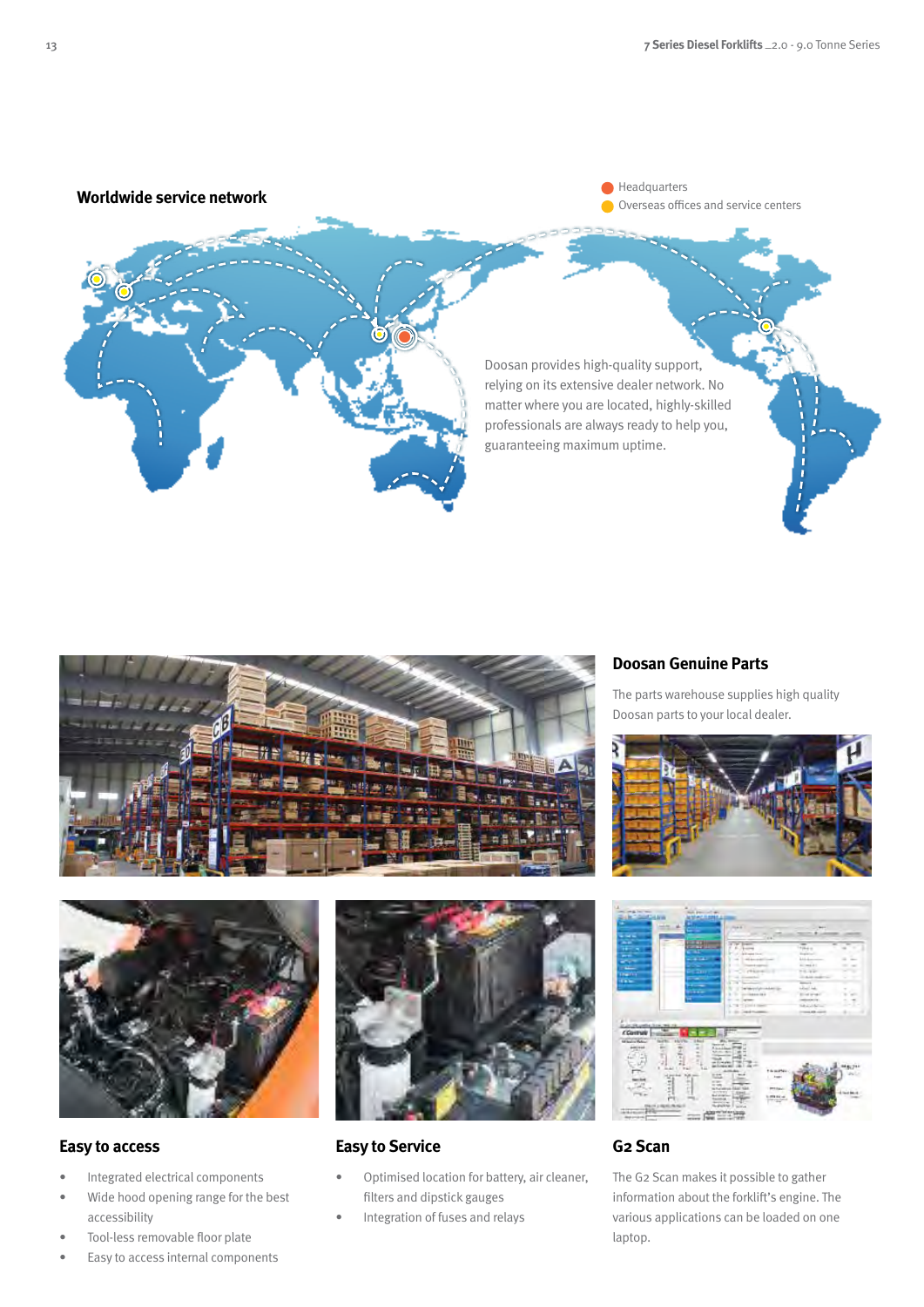# **Main Specifications**

| <b>MAJOR SPECIFICATIONS</b>                |    | D <sub>20</sub> S-7 | D <sub>25</sub> S-7 | D30S-7       | D33S-7       | D35C-7       |
|--------------------------------------------|----|---------------------|---------------------|--------------|--------------|--------------|
| Load Capacity                              | kg | 2,000               | 2,500               | 3,000        | 3,250        | 3,500        |
| Load Center                                | mm | 500                 | 500                 | 500          | 500          | 500          |
| Load Distance: Center of Driveaxle to fork | mm | 480                 | 480                 | 485          | 485          | 495          |
| Wheelbase                                  | mm | 2,015               | 2,015               | 2,115        | 2,115        | 2,115        |
| Height, Mast lowered                       | mm | 1,625               | 1,625               | 1,700        | 1,700        | 1,700        |
| Free Lift                                  | mm | 147                 | 147                 | 152          | 152          | 152          |
| Lift Height                                | mm | 3,230               | 3,230               | 3,230        | 3,230        | 3,000        |
| Height, Mast Extended                      | mm | 4,490               | 4,490               | 4,490        | 4,490        | 4,260        |
| Height of Overhead Guard(Cabin)            | mm | 2,183               | 2,183               | 2,183        | 2,183        | 2,183        |
| Height of Seat                             | mm | 1,026               | 1,026               | 1,026        | 1,026        | 1,026        |
| Overall Length                             | mm | 3,565               | 3,630               | 3,744        | 3,774        | 3,809        |
| Length to Forkface                         | mm | 2,530               | 2,595               | 2,700        | 2,730        | 2,765        |
| Overall Width                              | mm | 1,170               | 1,170               | 1,197        | 1,197        | 1,255        |
| <b>Fork Dimensions</b>                     | mm | 40X100X1,050        | 40X100X1,050        | 45X125X1,050 | 45X125X1,050 | 45X125X1,050 |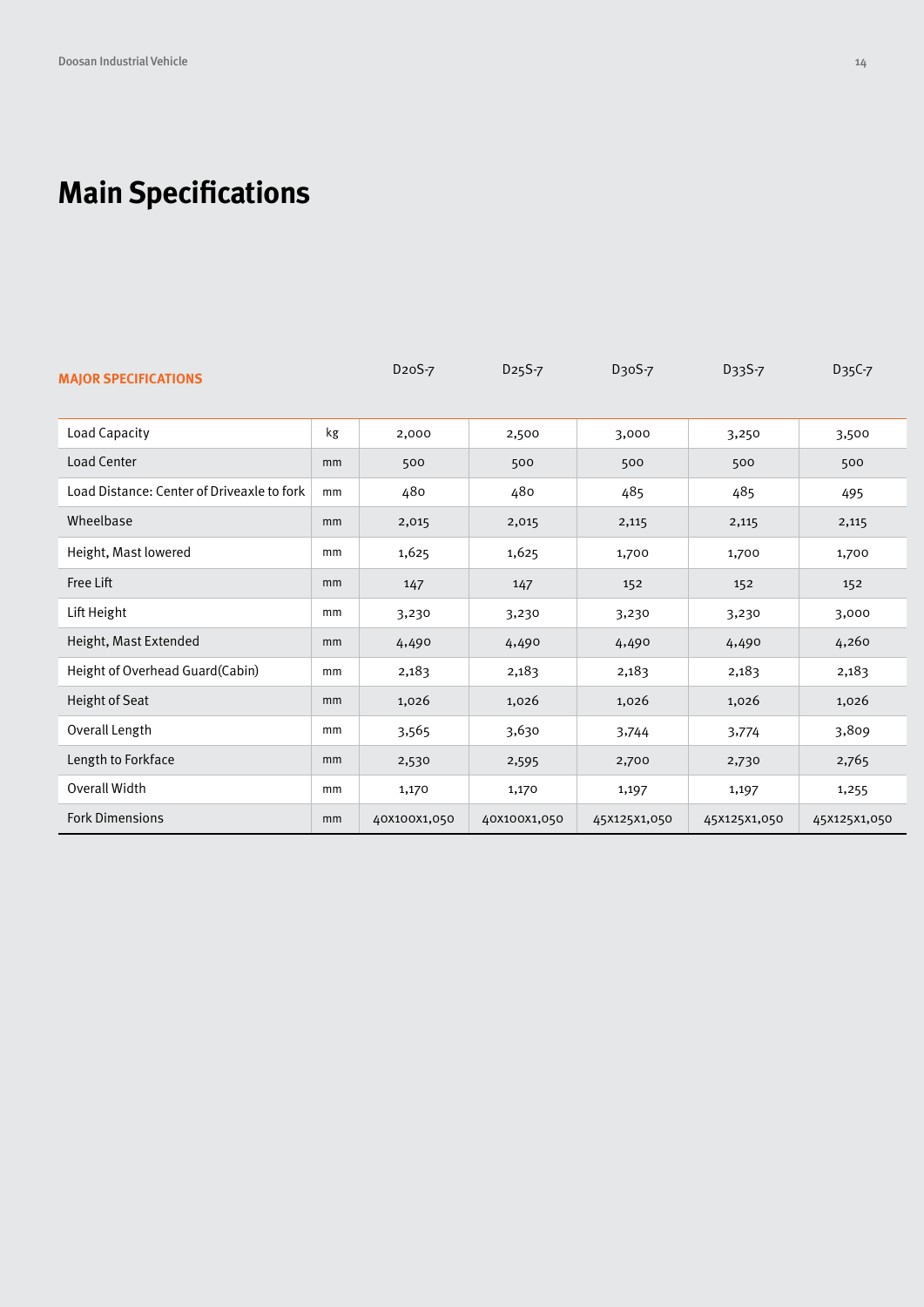# **Standard Features and Extras**

### **SAFETY & STABILITY**

| Direction Lever Function       |  |
|--------------------------------|--|
| Mast Lowering Interlock        |  |
| <b>Operator Sensing System</b> |  |
| ELR Type Orange Seat Belt      |  |
| Seat Belt Interlock            |  |
| 4th Lever Interlock            |  |
| <b>Spark Arrestor</b>          |  |
| Rear Blue Spot Light           |  |
| Rear Grab Bar with Horn        |  |
| <b>Panoramic Mirror</b>        |  |
| <b>Ground Speed Control</b>    |  |
| Back-up Buzzer                 |  |

### **PRODUCTIVITY**

| Electric Controlled TCI (Turbo Charged<br>Intercooler) |  |
|--------------------------------------------------------|--|
| Pedal Location (Accelerator, Brake and Inching)        |  |
| Inching Pedal                                          |  |
| LED Lights (Front/Rear)                                |  |
| <b>LED Combination Lamps</b>                           |  |
| Weigh Scale                                            |  |
| <b>Autotilt Leveling</b>                               |  |
| <b>Quick Disconnect Hose Couplings</b>                 |  |
| Special Overhead Guard - Drive in Rack / Low or        |  |

High Overhead Guard

### **OPERATOR COMFORT (ERGONOMICS)** Adjustable Steering column

| Integrated Instrument Panel                          |  |
|------------------------------------------------------|--|
| Full Cabin with Heater or Air-Conditioner            |  |
| Premium Suspension Seat, Heat Rays, Hip<br>Restraint |  |
| Steering Knob                                        |  |

### **DURABILITY & SERVICEABILITY**

| Electronic Control Units (ECU) Cover                                                                                       |  |
|----------------------------------------------------------------------------------------------------------------------------|--|
| Easy to Service<br>- Integrated Electric Components (Relays and<br>Fuses)<br>-Tool-less Footplate<br>-Wide Hood Open Range |  |
| Dual Element Air Cleaner                                                                                                   |  |
| Full Floating Driveaxle (with ODB)                                                                                         |  |
| Precleaner                                                                                                                 |  |
| <b>Waterproof Connectors</b>                                                                                               |  |
| Autoshift Controller                                                                                                       |  |
| <b>Heavy Duty Cooling</b>                                                                                                  |  |
| Radiator Screen                                                                                                            |  |
| <b>Vented Side Panel</b>                                                                                                   |  |
| <b>CANbus communications</b>                                                                                               |  |
| Removable Floor Mat and Plate                                                                                              |  |

\* Remark : This list is based on factory data. Standard or optional can vary for specific countries.

Standard features Optional extras Not available П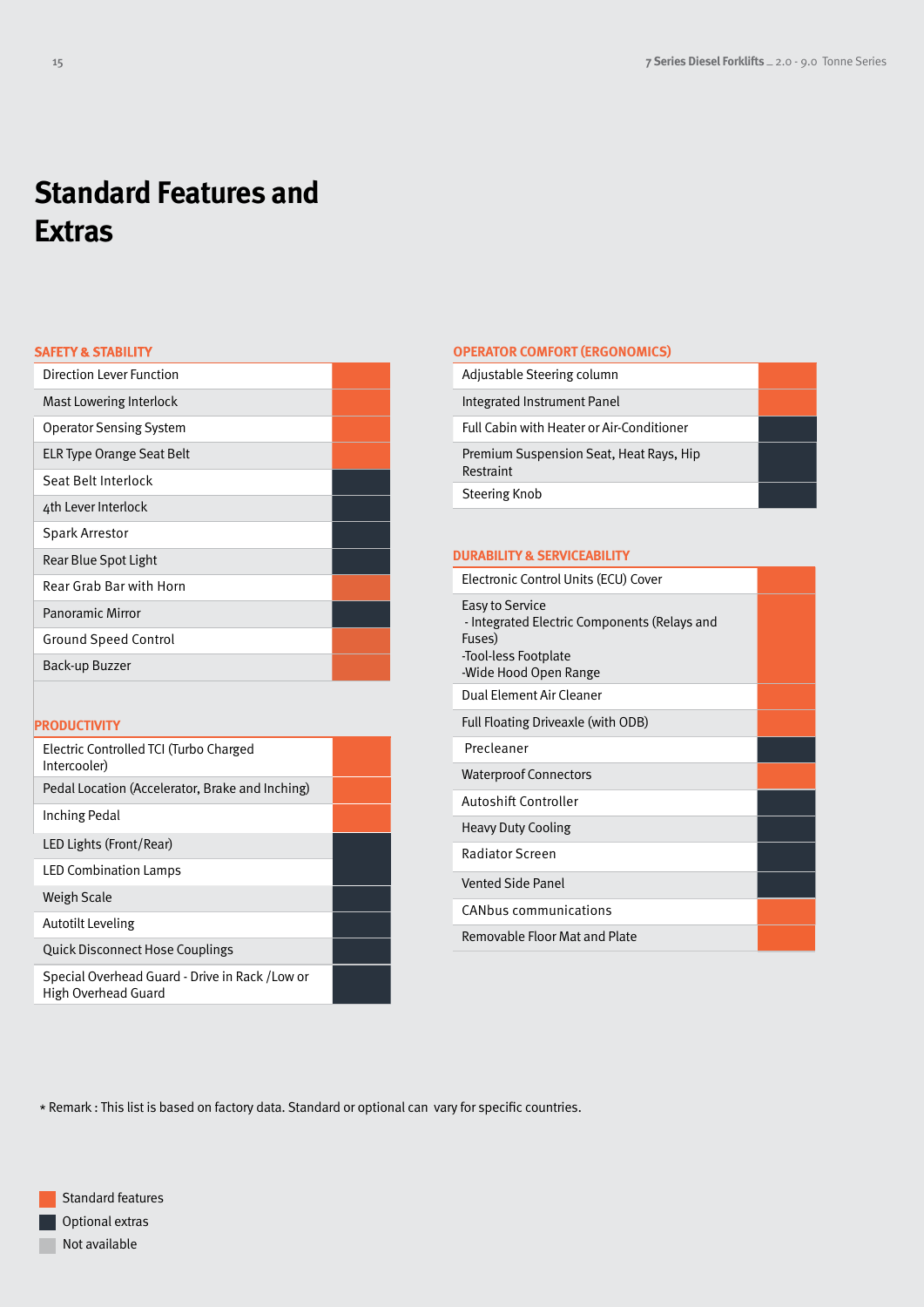# **Main Specifications**

| <b>MAJOR SPECIFICATIONS</b>                |    | D <sub>35</sub> S-7 | D <sub>4</sub> oS-7 | D <sub>45</sub> S-7 | D <sub>5</sub> oC-7 | D <sub>55</sub> C-7 |
|--------------------------------------------|----|---------------------|---------------------|---------------------|---------------------|---------------------|
| <b>Load Capacity</b>                       | kg | 3,500               | 4,000               | 4,500               | 5,000               | 5,500               |
| Load Center                                | mm | 600                 | 600                 | 600                 | 600                 | 600                 |
| Load Distance: Center of Driveaxle to fork | mm | 560                 | 560                 | 560                 | 570                 | 570                 |
| Wheelbase                                  | mm | 2,015               | 2,015               | 2,115               | 2,115               | 2,115               |
| Height, Mast lowered                       | mm | 2,225               | 2,230               | 2,230               | 2,380               | 2,380               |
| Free Lift                                  | mm | 160                 | 160                 | 160                 | 170                 | 170                 |
| Lift Height                                | mm | 3,000               | 3,000               | 3,000               | 3,050               | 3,050               |
| Height, Mast Extended                      | mm | 4,265               | 4,270               | 4,420               | 4,470               | 4,470               |
| Height of Overhead Guard(Cabin)            | mm | 2,225               | 2,230               | 2,230               | 2,230               | 2,230               |
| Height of Seat                             | mm | 1,248               | 1,255               | 1,255               | 1,255               | 1,255               |
| Overall Length                             | mm | 4,165               | 4,215               | 4,480               | 4,525               | 4,550               |
| Length to Forkface                         | mm | 3,115               | 3,165               | 3,280               | 3,325               | 3,350               |
| Overall Width                              | mm | 1,370               | 1,455               | 1,455               | 1,455               | 1,455               |
| <b>Fork Dimensions</b>                     | mm | 50X150X1,200        | 50X150X1,200        | 50X150X1,200        | 60X150X1,200        | 60X150X1,200        |

# **Standard Features and Extras**

### **SAFETY & STABILITY**

| Direction Lever Function         |  |
|----------------------------------|--|
| Mast Lowering Interlock          |  |
| <b>Operator Sensing System</b>   |  |
| <b>ELR Type Orange Seat Belt</b> |  |
| Engine Shutdown                  |  |
| Combination Lamps (LED)          |  |
| <b>Spark Arrestor</b>            |  |
| Weigh Scale                      |  |
| <b>Autotilt Leveling</b>         |  |
| Autoshift Controller             |  |
| <b>Emergency Switch</b>          |  |
| Back-up Buzzer                   |  |

### **OPERATOR COMFORT (ERGONOMICS)**

| Adjustable Steering column                             |  |  |  |  |
|--------------------------------------------------------|--|--|--|--|
| Integrated Instrument Panel                            |  |  |  |  |
| 7" Color LCD Display (73.6kW Only)                     |  |  |  |  |
| Easy to Service                                        |  |  |  |  |
| - Integrated Electric Components (Relays and<br>Fuses) |  |  |  |  |
| - Tool-less Footplate                                  |  |  |  |  |
| - Wide Hood Open Range                                 |  |  |  |  |
| Cigar and Power Jack (12V)                             |  |  |  |  |
| Full Cabin with Heater or Air-conditioner              |  |  |  |  |
| Rear View Camera                                       |  |  |  |  |
| <b>Suspension Seat</b>                                 |  |  |  |  |
| Sound Suppression                                      |  |  |  |  |
| Mono Pedal                                             |  |  |  |  |
| Steering Wheel with Knob                               |  |  |  |  |
|                                                        |  |  |  |  |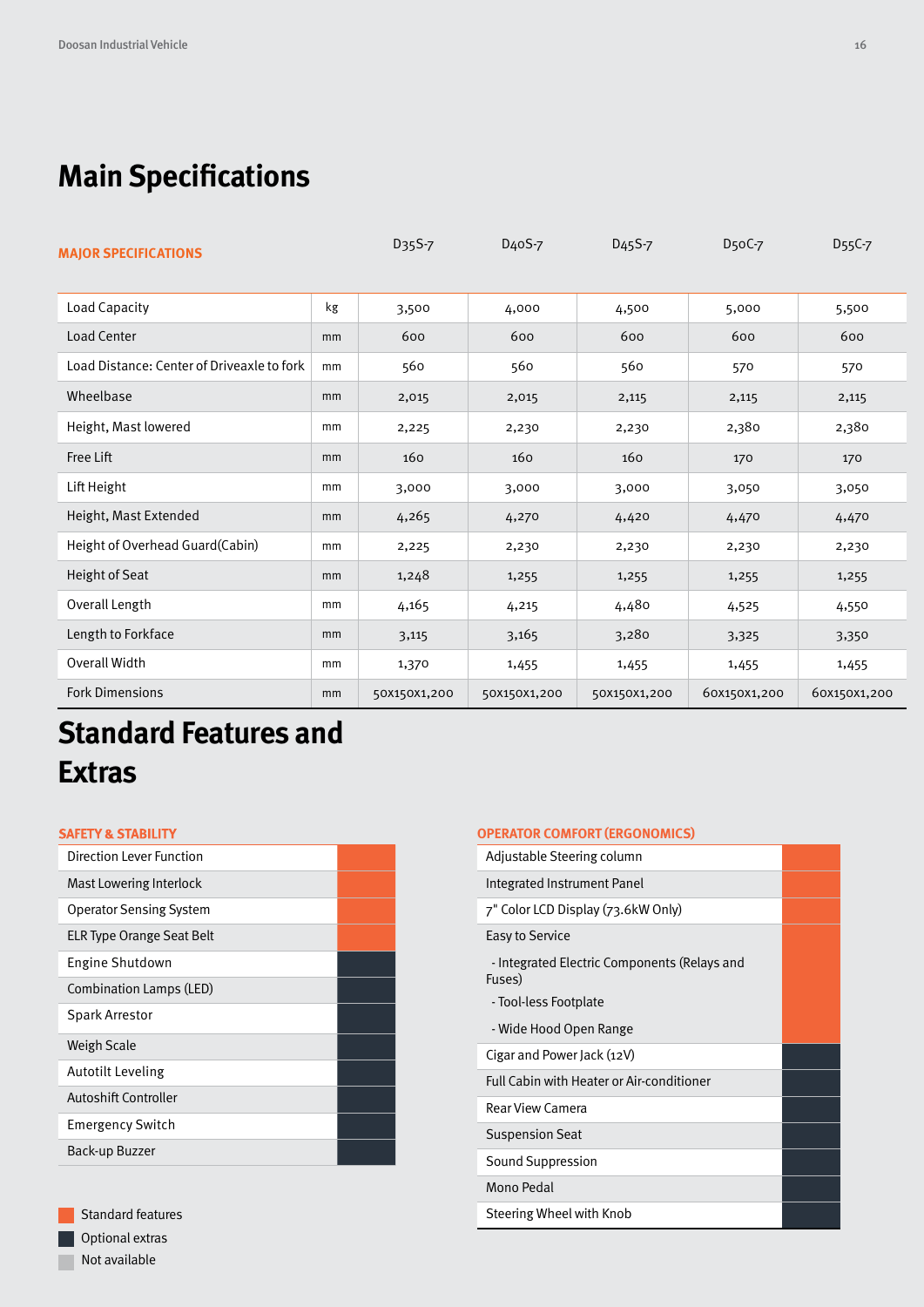| <b>MAJOR SPECIFICATIONS</b>                |    | D <sub>55</sub> SC-7 | D <sub>5</sub> oSC-7 | D <sub>45</sub> SC-7 | D <sub>4</sub> oSC-7 |
|--------------------------------------------|----|----------------------|----------------------|----------------------|----------------------|
| <b>Load Capacity</b>                       | kg | 5,500                | 5,000                | 4,500                | 4,000                |
| <b>Load Center</b>                         | mm | 500                  | 500                  | 500                  | 500                  |
| Load Distance: Center of Driveaxle to fork | mm | 570                  | 560                  | 560                  | 560                  |
| Wheelbase                                  | mm | 2,115                | 2,115                | 2,015                | 2,015                |
| Height, Mast lowered                       | mm | 2,380                | 2,230                | 2,230                | 2,225                |
| Free Lift                                  | mm | 170                  | 160                  | 160                  | 160                  |
| Lift Height                                | mm | 3,050                | 3,000                | 3,000                | 3,000                |
| Height, Mast Extended                      | mm | 4,470                | 4,420                | 4,270                | 4,265                |
| Height of Overhead Guard(Cabin)            | mm | 2,230                | 2,230                | 2,230                | 2,225                |
| Height of Seat                             | mm | 1,255                | 1,255                | 1,255                | 1,248                |
| Overall Length                             | mm | 4,525                | 4,480                | 4,215                | 4,165                |
| Length to Forkface                         | mm | 3,325                | 3,280                | 3,165                | 3,115                |
| Overall Width                              | mm | 1,455                | 1,455                | 1,455                | 1,370                |
| <b>Fork Dimensions</b>                     | mm | 60X150X1,200         | 50X150X1,200         | 50X150X1,200         | 50X150X1,200         |

### **PRODUCTIVITY**

| Electric Controlled TCI (Turbo Charged<br>Intercooler) |  |
|--------------------------------------------------------|--|
| Electronic controlled PSI engine                       |  |
| Pedal Location (Accelerator, Brake and Inching)        |  |
| Inching Pedal                                          |  |
| Rear Grab Bar (with Horn)                              |  |
| <b>Heavy Duty Cooling</b>                              |  |

| <b>DURABILITY &amp; SERVICEABILITY</b> |
|----------------------------------------|
| Flectronic Control Units (FCU) Cover   |

| ELECTIONIC CONTROL ONICS (ECO) COVER |  |
|--------------------------------------|--|
| Use waterproof connectors            |  |
| Dual Flement Air Cleaner             |  |
| Full Floating Driveaxle (with ODB)   |  |
| Precleaner                           |  |

\* Remark : This list is based on factory data. Standard or optional can vary for specific countries.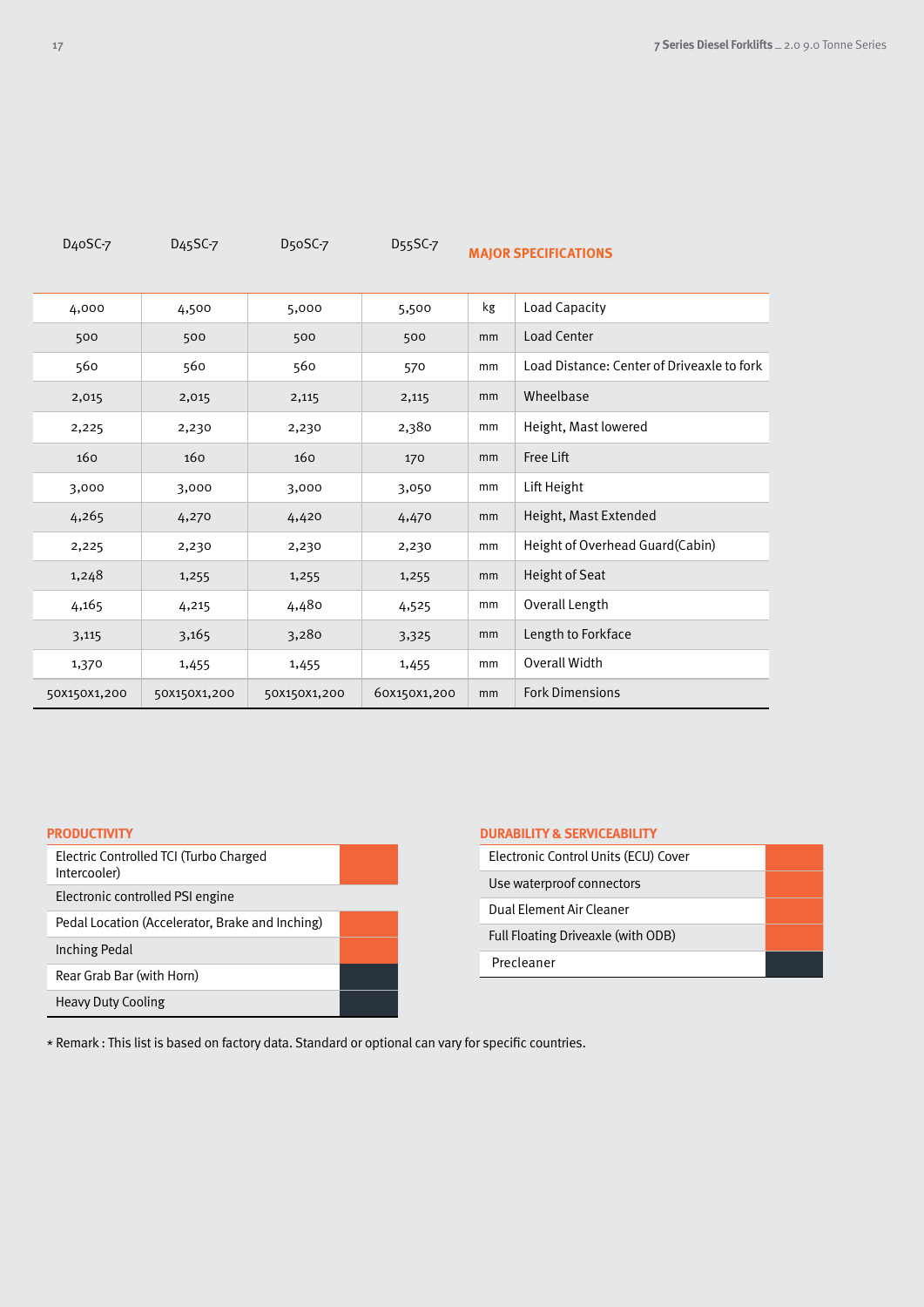# **Main Specifications**

| <b>MAJOR SPECIFICATIONS</b>     |    | D60S-7       | D <sub>70</sub> S-7 | D80S-7       | D90S-7       |
|---------------------------------|----|--------------|---------------------|--------------|--------------|
|                                 |    |              |                     |              |              |
| Load Capacity                   | kg | 6,000        | 7,000               | 8,000        | 9,000        |
| <b>Load Center</b>              | mm | 600          | 600                 | 600          | 600          |
| Wheelbase                       | mm | 2,300        | 2,300               | 2,500        | 2,500        |
| <b>Height Mast Lowered</b>      | mm | 2,500        | 2,500               | 2,835        | 2,835        |
| Free Lift                       | mm | 205          | 205                 | 215          | 215          |
| Height, Mast Extended           | mm | 4,340        | 4,340               | 4,375        | 4,375        |
| Height of Overhead Guard(Cabin) | mm | 2,468        | 2,468               | 2,673        | 2,673        |
| Height of Seat                  | mm | 1,455        | 1,455               | 1,526        | 1,526        |
| Overall Length                  | mm | 3,565        | 3,630               | 3,744        | 3,774        |
| Length to Forkface              | mm | 3,618        | 3,697               | 4,014        | 4,040        |
| Overall Width                   | mm | 2,108        | 2,108               | 2,230        | 2,230        |
| <b>Fork Dimensions</b>          | mm | 60X180X1,200 | 60X180X1,200        | 70X180X1,200 | 70X180X1,200 |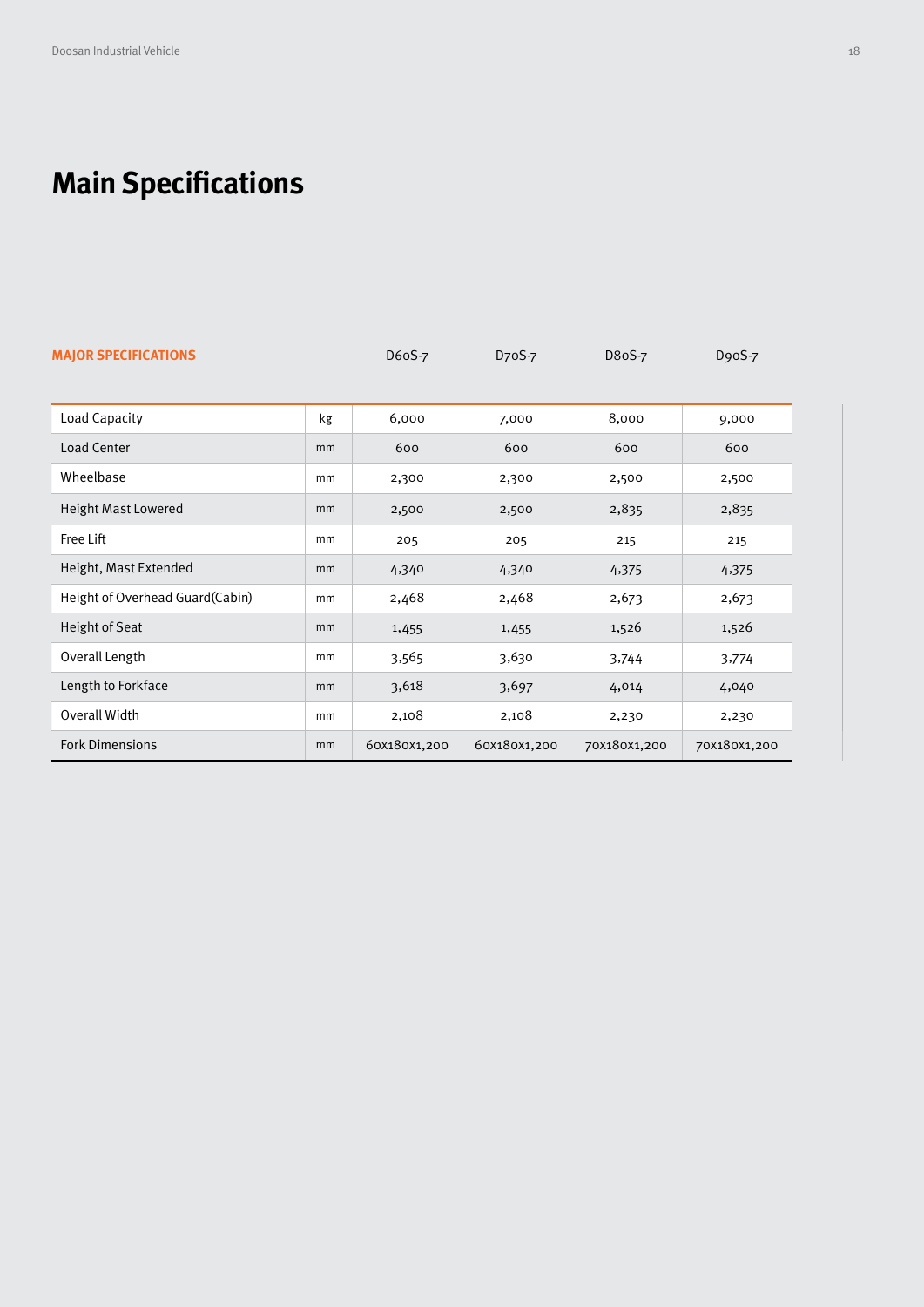# **Standard Features and Extras**

### **SAFETY & STABILITY**

| Direction Lever Function       |  |
|--------------------------------|--|
| Mast Lowering Interlock        |  |
| <b>Operator Sensing System</b> |  |
| ELR Type Orange Seat Belt      |  |
| Autoshift Controller (3-speed) |  |
| Combination Lamps (LED)        |  |
| Weigh Scale                    |  |
| Panoramic Rear View Mirror     |  |
| Rear View Camera               |  |
| Strobe Light (Amber/Red)       |  |
| Back-up Alarm                  |  |
| <b>Ground Speed Control</b>    |  |
|                                |  |

### **PRODUCTIVITY**

| Electric Controlled Doosan Engines              |  |
|-------------------------------------------------|--|
| Inching Pedal                                   |  |
| Pedal Location (Accelerator, Brake and Inching) |  |
| <b>Heavy Duty Cooling</b>                       |  |

### **OPERATOR COMFORT (ERGONOMICS)**

| Additional Thermostat for Transmission Oil |  |
|--------------------------------------------|--|
| Integrated Instrument Panel                |  |
| 5 inch Color LCD Display (80.4 kW only)    |  |
| Full Cabin with Heater or Air-conditioner  |  |
| Seat - Suspension                          |  |
| Steering Knob                              |  |

### **DURABILITY & SERVICEABILITY**

| Electronic Control Units (ECU) Cover                                                                                         |  |
|------------------------------------------------------------------------------------------------------------------------------|--|
| Easy to Service<br>- Integrated Electric Components (Relays and<br>Fuses)<br>- Tool-less Footplate<br>- Wide Hood Open Range |  |
| Dual Element Air Cleaner                                                                                                     |  |
| Rigid Driveaxle (with ODB)                                                                                                   |  |
| Precleaner                                                                                                                   |  |
| <b>Waterproof Connectors</b>                                                                                                 |  |

\* Remark : This list is based on factory data. Standard or optional can vary for specific countries.

Standard features **Optional extras** Not available **Contract**